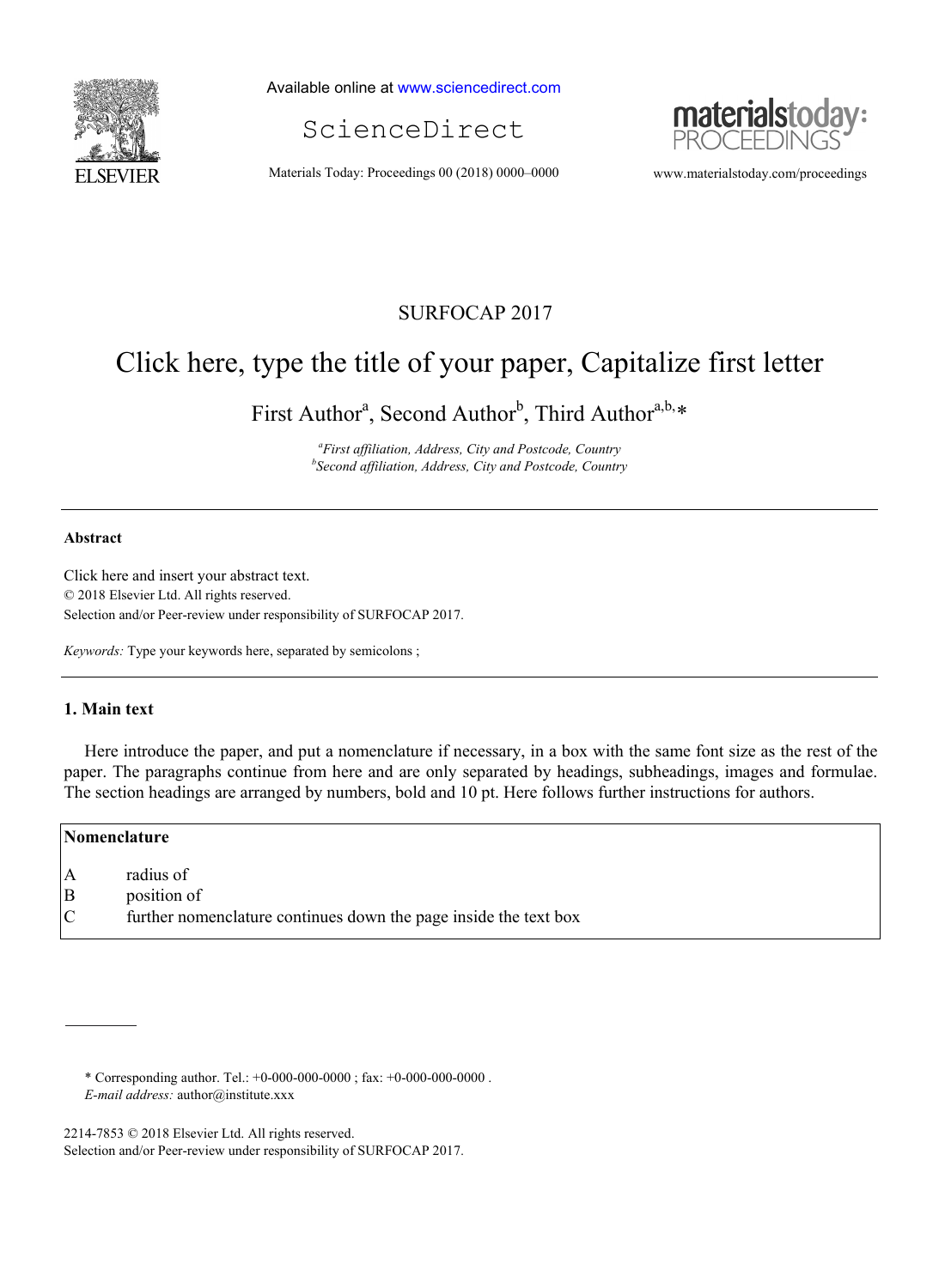#### *1.1. Structure*

Files must be in MS Word only and should be formatted for direct printing, using the CRC MS Word provided. Figures and tables should be embedded and not supplied separately.

Please make sure that you use as much as possible normal fonts in your documents. Special fonts, such as fonts used in the Far East (Japanese, Chinese, Korean, etc.) may cause problems during processing. To avoid unnecessary errors you are strongly advised to use the 'spellchecker' function of MS Word. Follow this order when typing manuscripts: Title, Authors, Affiliations, Abstract, Keywords, Main text (including figures and tables), Acknowledgements, References, Appendix. Collate acknowledgements in a separate section at the end of the article and do not include them on the title page, as a footnote to the title or otherwise.

Bulleted lists may be included and should look like this:

- First point
- Second point
- And so on

Ensure that you return to the 'Els-body-text' style, the style that you will mainly be using for large blocks of text, when you have completed your bulleted list.

Please do not alter the formatting and style layouts which have been set up in this template document. As indicated in the template, papers should be prepared in single column format suitable for direct printing onto paper with trim size 192 x 262 mm. Do not number pages on the front, as page numbers will be added separately for the preprints and the Proceedings. Leave a line clear between paragraphs. All the required style templates are provided in the file "MS Word Template" with the appropriate name supplied, e.g. choose 1. Els1st-order-head for your first order heading text, els-abstract-text for the abstract text etc.

#### *1.2. Tables*

All tables should be numbered with Arabic numerals. Every table should have a caption. Headings should be placed above tables, left justified. Only horizontal lines should be used within a table, to distinguish the column headings from the body of the table, and immediately above and below the table. Tables must be embedded into the text and not supplied separately. Below is an example which the authors may find useful.

| An example of a column heading | Column A $(t)$ | Column B $(t)$ |
|--------------------------------|----------------|----------------|
| And an entry                   |                |                |
| And another entry              |                |                |
| And another entry              |                |                |

Table 1. An example of a table.

#### *1.3. Construction of references*

References must be listed at the end of the paper. Do not begin them on a new page unless this is absolutely necessary. Authors should ensure that every reference in the text appears in the list of references and vice versa. Indicate references by [1] or [2,3] in the text.

Some examples of how your references should be listed are given at the end of this template in the 'References' section, which will allow you to assemble your reference list according to the correct format and font size.

#### *1.4. Section headings*

Section headings should be left justified, bold, with the first letter capitalized and numbered consecutively, starting with the Introduction. Sub-section headings should be in capital and lower-case italic letters, numbered 1.1,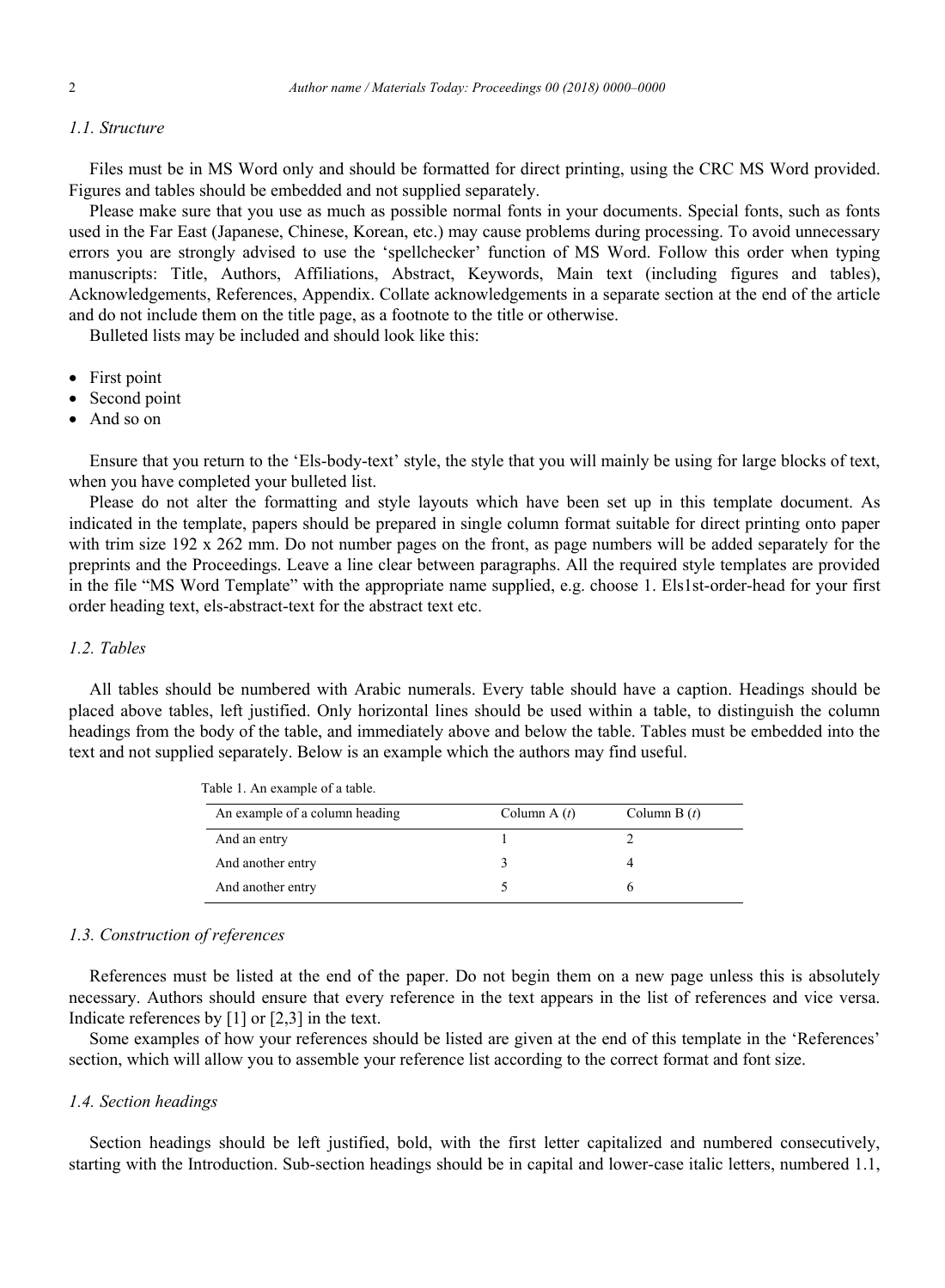1.2, etc, and left justified, with second and subsequent lines indented. All headings should have a minimum of three text lines after them before a page or column break. Ensure the text area is not blank except for the last page.

#### *1.5. General guidelines for the preparation of your text*

Avoid hyphenation at the end of a line. Symbols denoting vectors and matrices should be indicated in bold type. Scalar variable names should normally be expressed using italics. Weights and measures should be expressed in SI units. All non-standard abbreviations or symbols must be defined when first mentioned, or a glossary provided.

#### *1.6. File naming and delivery*

Please title your files in this order 'Journal acronym conference acronym authorslastname'. Submit both the source file and the PDF to the Guest Editor.

Artwork filenames should comply with the syntax "aabbbbbb.ccc", where:

- $\bullet$  a = artwork component type
- $b =$  manuscript reference code
- $c =$  standard file extension

Component types:

- $gr = figure$
- $pl = plate$
- $sc = scheme$
- $fx = fixed graphic$

#### *1.7. Footnotes*

Footnotes should be avoided if possible. Necessary footnotes should be denoted in the text by consecutive superscript letters<sup>[1](#page-2-0)</sup>. The footnotes should be typed single spaced, and in smaller type size  $(8 \text{ pt})$ , at the foot of the page in which they are mentioned, and separated from the main text by a one line space extending at the foot of the column. The Els-footnote style is available in the MS Word for the text of the footnote.

Please do not change the margins of the template as this can result in the footnote falling outside printing range.

#### **2. Illustrations**

All figures should be numbered with Arabic numerals (1,2,3,….). Every figure should have a caption. All photographs, schemas, graphs and diagrams are to be referred to as figures. Line drawings should be good quality scans or true electronic output. Low-quality scans are not acceptable. Figures must be embedded into the text and not supplied separately. In MS word input the figures must be properly coded. Preferred format of figures are PNG, JPEG, GIF etc. Lettering and symbols should be clearly defined either in the caption or in a legend provided as part of the figure. Figures should be placed at the top or bottom of a page wherever possible, as close as possible to the first reference to them in the paper. Please ensure that all the figures are of 300 DPI resolutions as this will facilitate good output.

The figure number and caption should be typed below the illustration in 8 pt and left justified [*Note:* one-line captions of length less than column width (or full typesetting width or oblong) centered]. For more guidelines and information to help you submit high quality artwork please visit: <http://www.elsevier.com/artworkinstructions> Artwork has no text along the side of it in the main body of the text. However, if two images fit next to each other, these may be placed next to each other to save space. For example, see Fig. 1.

<span id="page-2-0"></span><sup>&</sup>lt;sup>1</sup> Footnote text.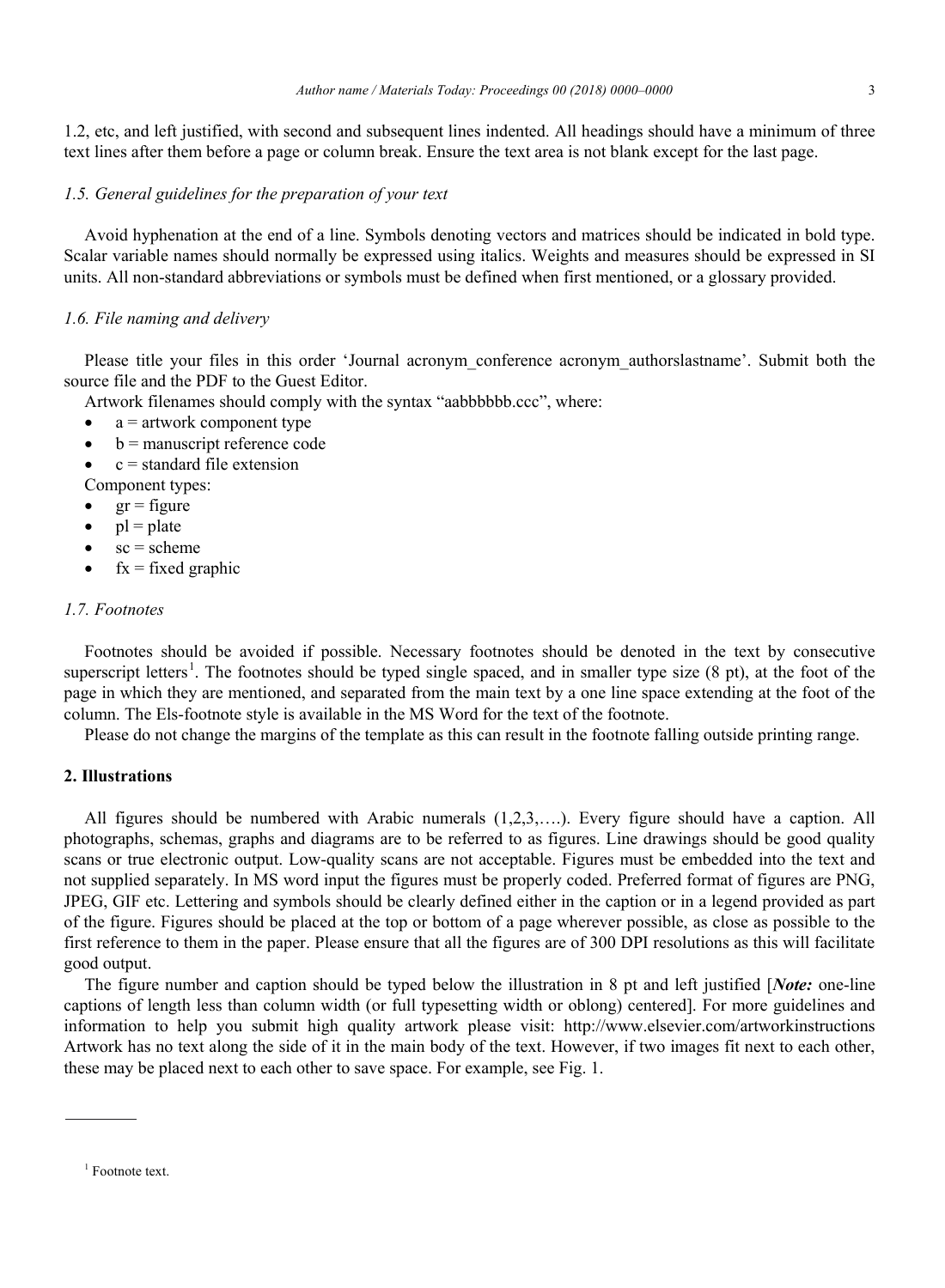

Fig. 1. (a) first picture; (b) second picture.

#### **3. Equations**

Equations and formulae should be typed in Mathtype, and numbered consecutively with Arabic numerals in parentheses on the right hand side of the page (if referred to explicitly in the text). They should also be separated from the surrounding text by one space.

$$
\rho = \frac{\vec{E}}{J_c(T = \text{const.}) \cdot \left( P \cdot \left( \frac{\vec{E}}{E_c} \right)^m + (1 - P) \right)}
$$
(1)

#### **4. Online license transfer**

All authors are required to complete the license transfer agreement before the article can be published, which they can do online. This transfer agreement enables Elsevier to protect the copyrighted material for the authors, but does not relinquish the authors' proprietary rights. The copyright transfer covers the exclusive rights to reproduce and distribute the article, including reprints, photographic reproductions, microfilm or any other reproductions of similar nature and translations. Authors are responsible for obtaining from the copyright holder, the permission to reproduce any figures for which copyright exists.

#### **Acknowledgements**

Acknowledgements and Reference heading should be left justified, bold, with the first letter capitalized but have no numbers. Text below continues as normal.

#### **Appendix A. An example appendix**

Authors including an appendix section should do so before References section. Multiple appendices should all have headings in the style used above. They will automatically be ordered A, B, C etc.

#### *A.1. Example of a sub-heading within an appendix*

There is also the option to include a subheading within the Appendix if you wish.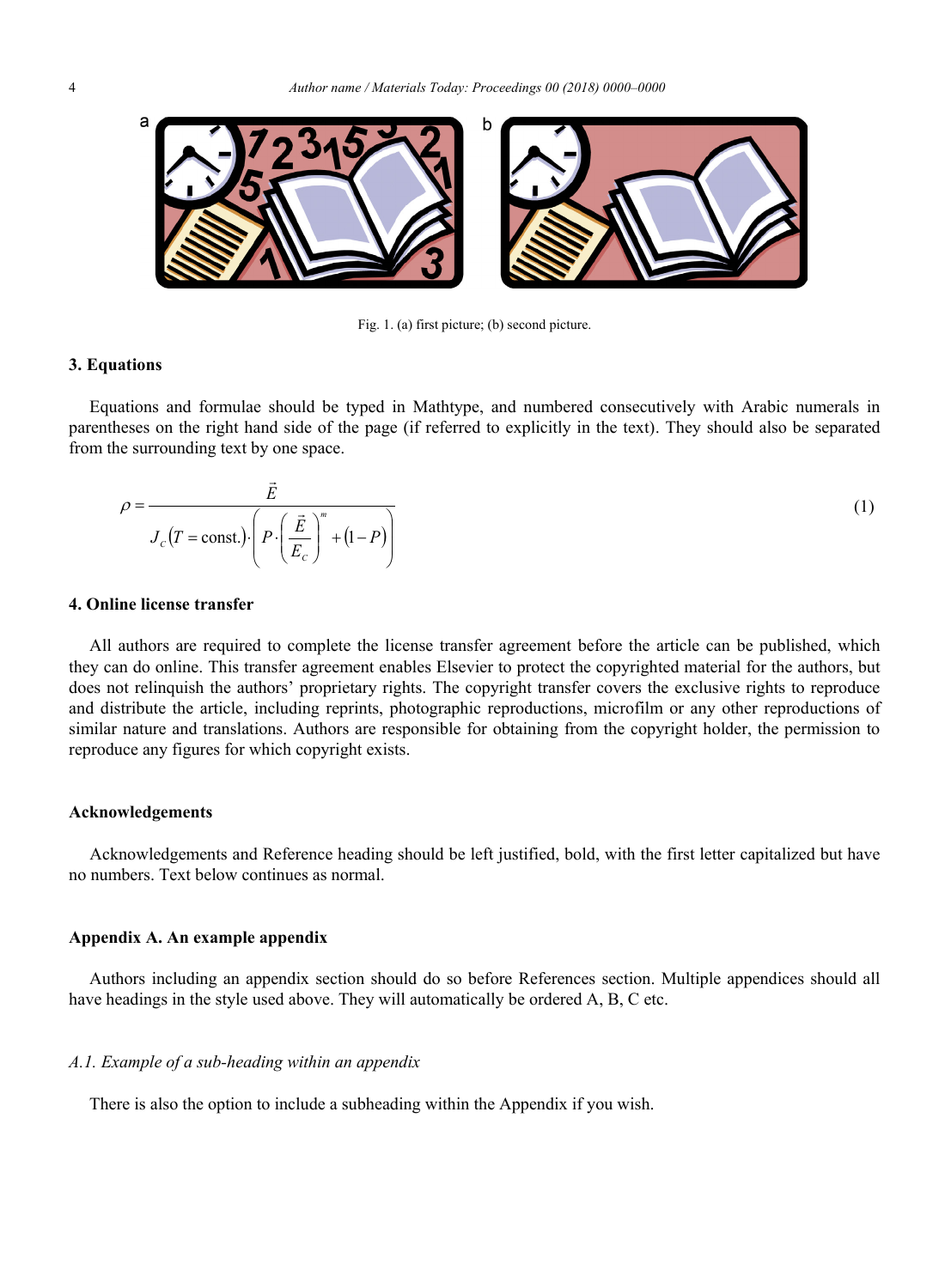#### **References**

- [1] J. Van der Geer, J.A.J. Hanraads, R.A. Lupton, J. Sci. Commun. 163 (2000) 51–59.
- [2] W. Strunk Jr., E.B. White, The Elements of Style, third ed., Macmillan, New York, 1979.
- [3] G.R. Mettam, L.B. Adams, in: B.S. Jones, R.Z. Smith (Eds.), Introduction to the Electronic Age, E-Publishing Inc., New York, 1999, pp. 281–304.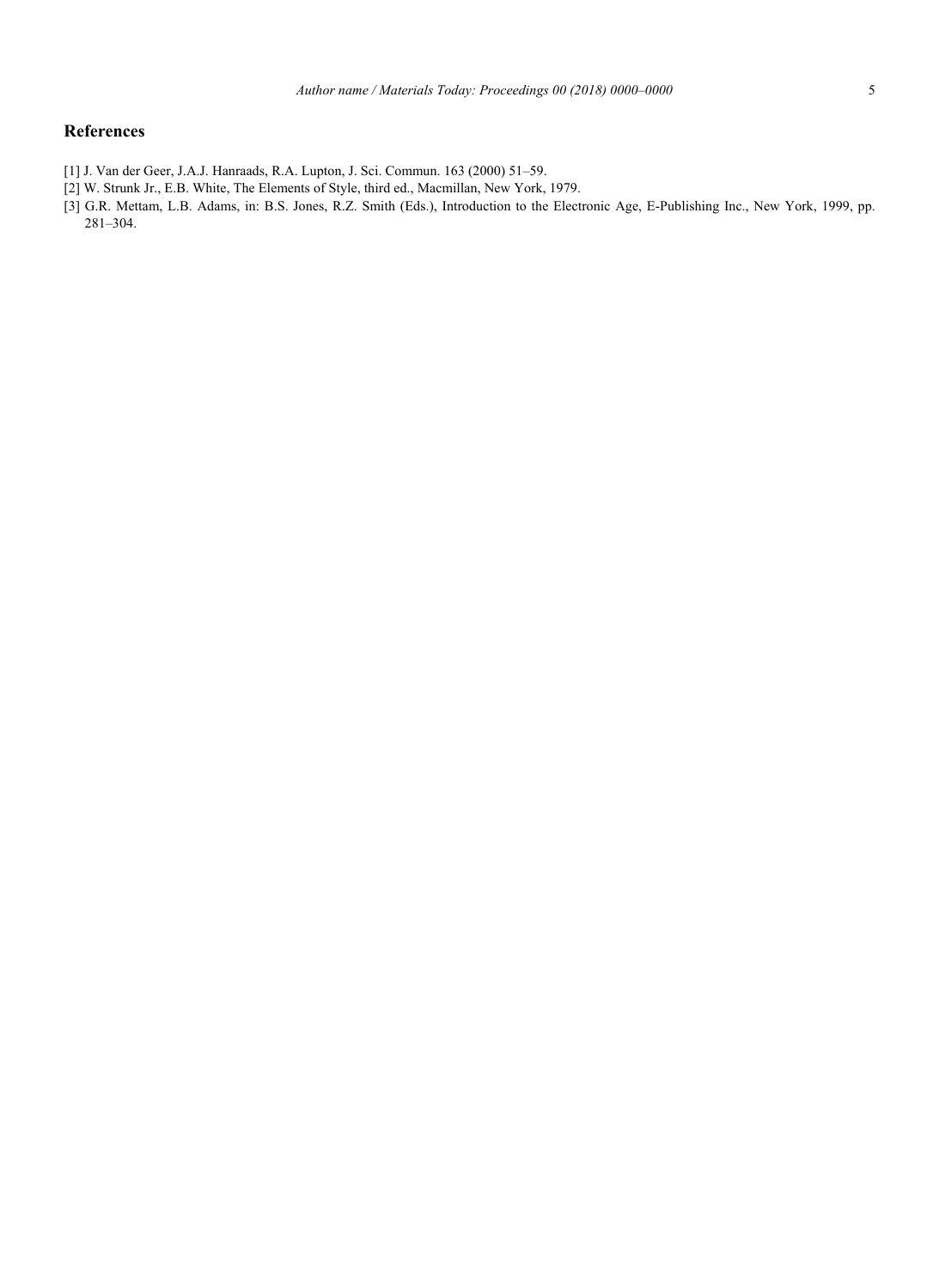#### **Instructions to Authors for Word template**

#### **1. Locking of Copyright:**

The copyright line is locked in the templates. The author may not edit the same and making it editable only PSMs. If there are any copyright changes required, you are requested to contact Journal Manager through Guest Editors. For editable the below mentioned steps must be followed:

#### **Steps:**

- $\triangleright$  Click on copyright statement
- Click on **Properties** in **Developer** tab
- Remove the checks from **Content control cannot be deleted** and **Contents cannot be edited** under **Locking** and then Press **ok**

#### **2. Docm format:**

We have added macros in the Word templates for the below mentioned features. And since macros are not supported in doc and docx format we created the templates of all titles in .docm format.

- $\triangleright$  Removal of all highlights
- $\triangleright$  Accept track change
- $\triangleright$  Locking of Rules

If .docm format needs to convert in docx format then the following steps must be performed:

#### **Steps:**

- Press **Alt F11**
- Click on **Project (JID\_Template)**
- Enter "thomson" in Project Password
- Click on Microsoft Word Objects
- Click on **ThisDocument** under **Microsoft Word Objects**
- Delete all macros under **General**
- After deletion close the **Code** and **Project (JID\_Template)** windows
- From **File** menu click on save as type **.docx** option

#### **3. Comments added in the margin in Word master templates:**

There are instances where author raising queries on what to do with key information lines such as "volume, page numbers", "Conference title per issue" and "Copyright entity, year, copyright company Elsevier Ltd./B.V./Inc. and Organizer Name" in the copyright statement and for these concerns the comments have been inserted in the Word template to guide Author/JM about the information to be inserted by them in these fields.

**Comments removal from Print:** In Word 2007 and 2010 the comments present in a document get printed by default. If the authors do not want to get the comments appearing in print, the authors must remove the comments from the Word template before printing by changing the Print markup setting of word using the following steps:

#### **Steps:**

- Click the **File** tab
- Click **Print**
- Under **Settings**, click the arrow next to **Print All Pages**
- Click **Print Markup** to clear the check mark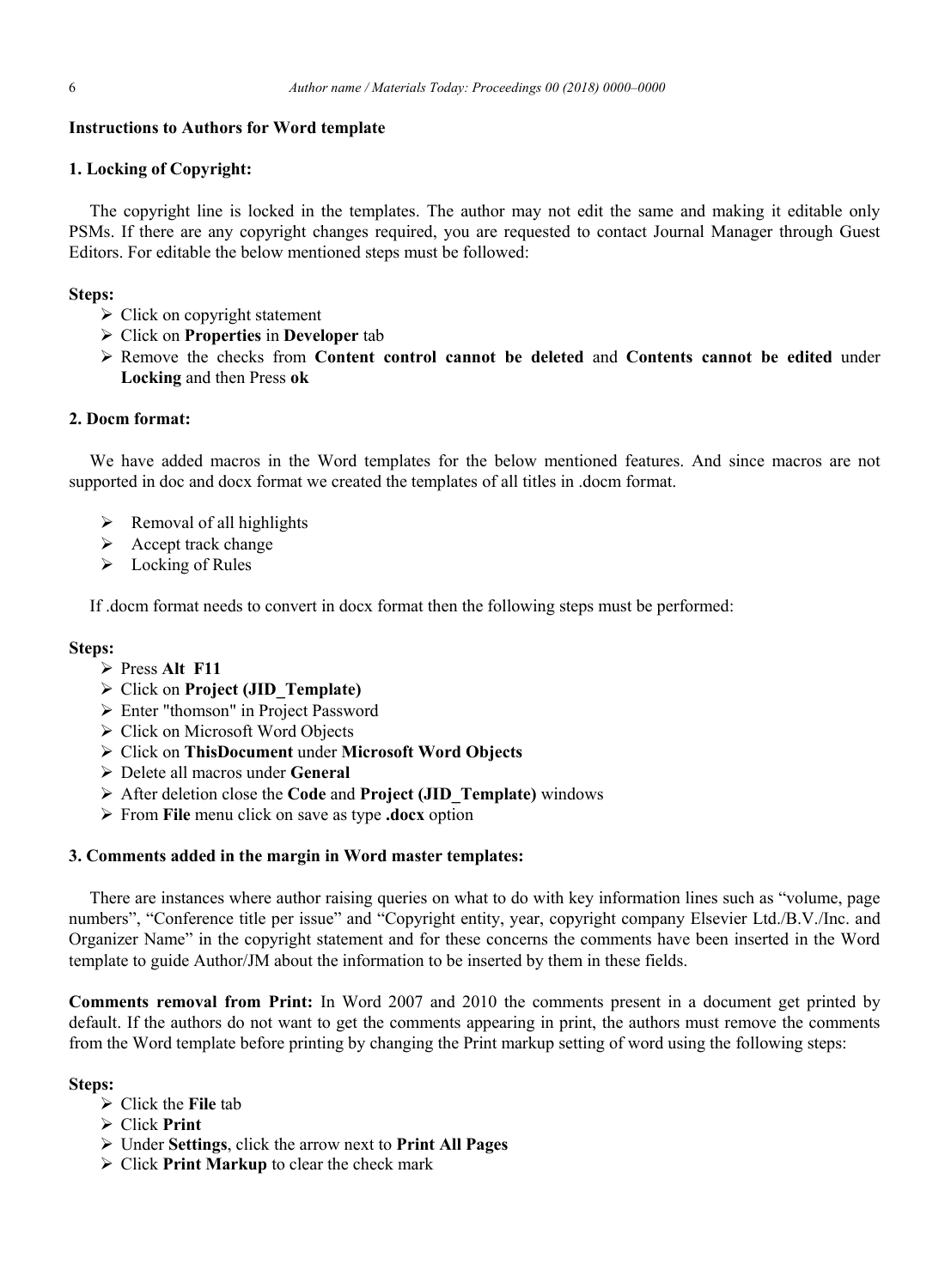### **Instructions to Authors pages to be excluded from Print:**

- Click the **File** tab
- Click **Print**
- Under **Setting**, Type page numbers and/or page ranges separated by commas counting from the start of the document or the section. For example, type 1, 3, 1-5

### **4. PDF creation from Word master template:**

While creating PDF from Word template the below given steps should be followed to avoid difference in trim size and margins and to avoid decrease in resolution and size of the figure images of the Word template and the PDF created.

### **Steps in Word 2007 and 2010:**

- Click the **File** tab
- Click **Print**
- Under **Printer** tab, select **Adobe PDF**
- Click **Printer Properties** link
- Under **Adobe PDF Settings** tab, click on **Edit** button
- Click on **Images** folder under **Standard**
- Make **Downsample** and **Compression** fields under **Color Images** and **Grayscale Images** "**Off**". And in **Monochrome Image**s field make only Downsample "Off'
- Then click on **OK** and given name of the setting in **File name** tab and click on **save**
- Then again Under **Adobe PDF Settings** tab, click on **Edit** button
- Then click on **Color** folder
- Choose **Leave Color Unchanged** option under **Color Management Policies** tab then click on **OK**
- Lastly click on **OK** in **Adobe PDF Settings** tab
- Click **Save As**
- Under **Save as type**, click the arrow next to **PDF (\*.pdf)**
- Click **Save**

In Word 2003 the PDF can be created by using "Convert to Adobe PDF" symbol in tool bar or the required paper size can be adjusted in the Adobe PDF settings given in the Properties tab on the Print option. Please follow the above steps to avoid decrease in resolution and size of the figure images.

#### **5. Reference styles used in the master templates:**

| Reference style                    |
|------------------------------------|
| 2 Harvard                          |
| 3 Vancouver Numbered               |
| 3 Vancouver Numbered               |
| 3 Vancouver Numbered               |
| 2 Harvard                          |
| 3 Vancouver Numbered               |
| 1a Numbered without article titles |
| 2 Harvard                          |
| 2 Harvard                          |
| 3a Embellished Vancouver           |
| 3 Vancouver Numbered               |
| 3a Embellished Vancouver           |
| 3a Embellished Vancouver           |
|                                    |